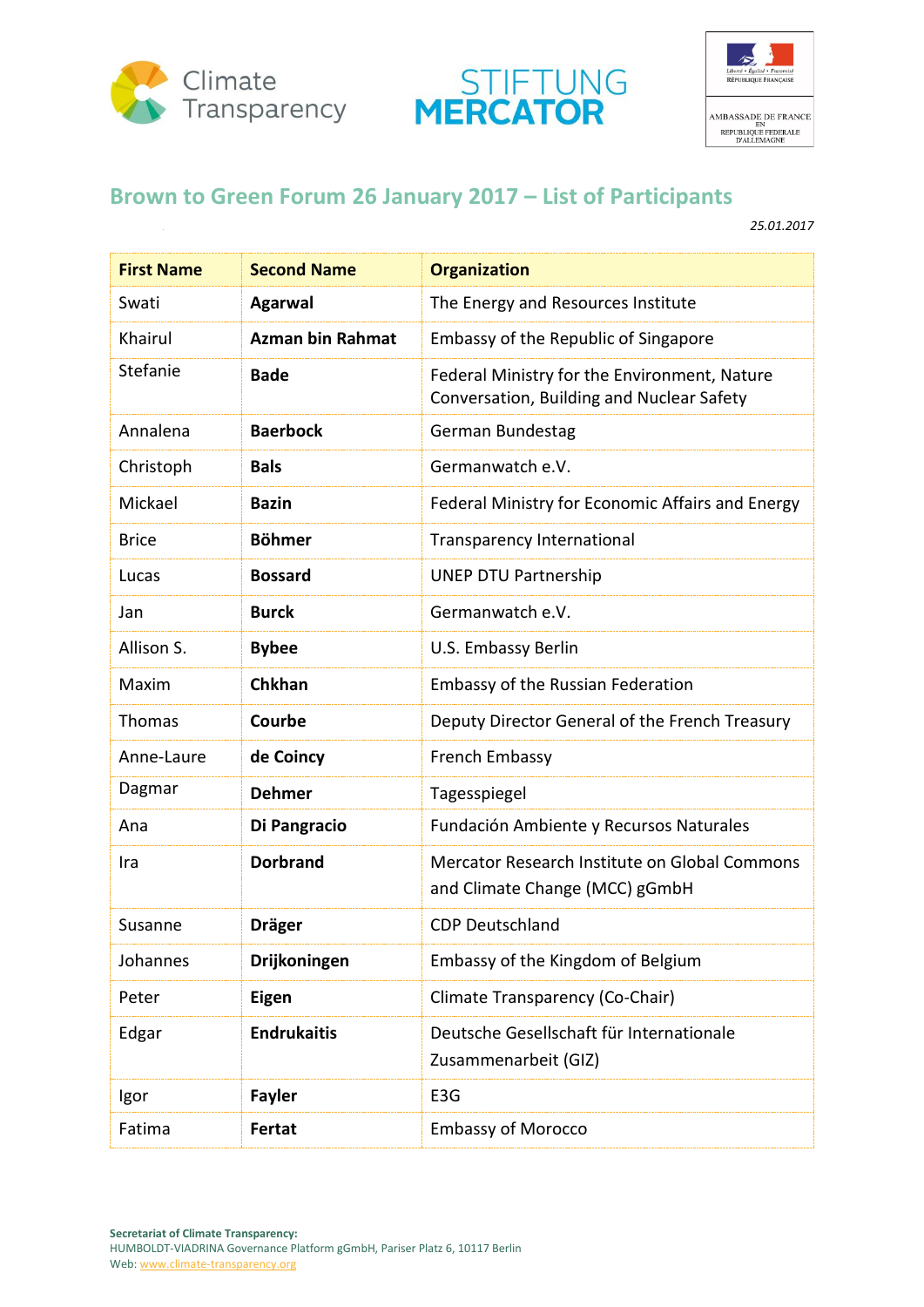





| Alexander     | <b>Fisher</b>    | Federal Ministry for the Environment, Nature<br>Conversation, Building and Nuclear Safety |
|---------------|------------------|-------------------------------------------------------------------------------------------|
| Jochen        | <b>Flasbarth</b> | Federal Ministry for the Environment, Nature<br>Conversation, Building and Nuclear Safety |
| Eva           | García Sarro     | <b>Embassy of Spain</b>                                                                   |
| Sofia         | <b>Gonzales</b>  | <b>NewClimate Institute</b>                                                               |
| Lars          | Grotewold        | <b>Stiftung Mercator</b>                                                                  |
| Jürgen        | <b>Hacker</b>    | <b>German Emissions Trading Association (bvek)</b>                                        |
| Klaus         | Hagedorn         | 2° Investing Initiative                                                                   |
| Gerrit        | <b>Hansen</b>    | Germanwatch e.V.                                                                          |
| Michael       | <b>Hayne</b>     | 2° Investing Initiative                                                                   |
| <b>Niklas</b> | Höhne            | NewClimate Institute                                                                      |
| Hiroyuki      | Ito              | <b>Embassy of Japan in Germany</b>                                                        |
| Daria         | <b>Ivleva</b>    | adelphi research                                                                          |
| Timothée      | Jaulin           | Amundi Asset Management                                                                   |
| Christian     | <b>Kastrop</b>   | <b>OECD</b>                                                                               |
| Martin        | Kaul             | Stiftung 2°                                                                               |
| Jiang         | Kejun            | Energy Research Institute China                                                           |
| Joel          | <b>Kenrick</b>   | <b>European Climate Foundation</b>                                                        |
| Sumalee       | Khosla           | <b>Global Green Growth Institute</b>                                                      |
| Jan           | <b>Kowalzig</b>  | Oxfam Germany                                                                             |
| Eva           | <b>Kracht</b>    | Federal Ministry for the Environment, Nature<br>Conversation, Building and Nuclear Safety |
| Patrizia      | <b>Kraft</b>     | German Bundestag                                                                          |
| Khalid        | Lahsaini         | <b>Embassy of Morocco</b>                                                                 |
| Anne          | Lauenroth        | <b>BDI - Federation of German Industries</b>                                              |
| Alan David    | Lee              | <b>World Bank Group</b>                                                                   |
| Gerd          | Leipold          | <b>HUMBOLDT-VIADRINA Governance Platform</b>                                              |
| Margalit      | Levin            | Australian Embassy Berlin                                                                 |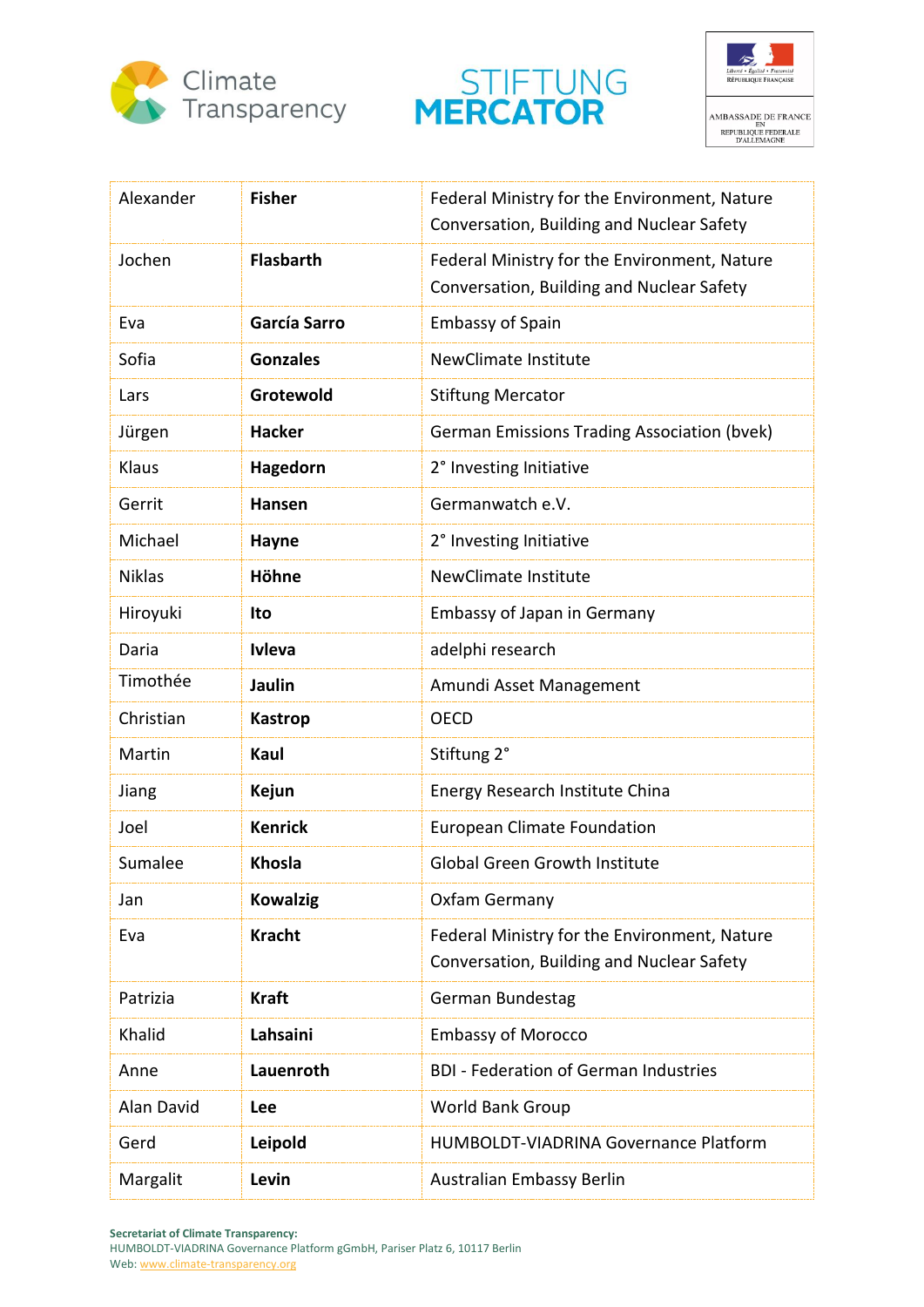





| Jasmijn       | Lodder                       | Embassy of the Kingdom of the Netherlands                                                      |
|---------------|------------------------------|------------------------------------------------------------------------------------------------|
| Ralf          | Lottes                       | Buildings Performance Institute Europe (BPIE)                                                  |
| Claas         | Ludwig                       | <b>Federal Ministry of Finance</b>                                                             |
| Francisco     | <b>Mackenney</b><br>Palamara | <b>Embassy of Chile</b>                                                                        |
| Christoph     | <b>Mainberger</b>            | German Foreign Office                                                                          |
| Andrew        | <b>Marquard</b>              | Energy Research Center, University of Cape Town                                                |
| Simon         | <b>Marr</b>                  | <b>Federal Chancellery</b>                                                                     |
| Franziska     | <b>Marten</b>                | Germanwatch e.V.                                                                               |
| Santiago      | <b>Martínez Ochoa</b>        | <b>Embassy of Colombia</b>                                                                     |
| Thomas        | <b>Meister</b>               | German Foreign Office                                                                          |
| Surabi        | <b>Menon</b>                 | <b>ClimateWorks Foundation</b>                                                                 |
| Steffen       | <b>Menzel</b>                | Deutsche Gesellschaft für Internationale<br>Zusammenarbeit (GIZ)                               |
| <b>Bert</b>   | <b>Metz</b>                  | <b>European Climate Foundation</b>                                                             |
| Lutz          | <b>Mez</b>                   | Free University of Berlin                                                                      |
| Mia           | <b>Moisio</b>                | NewClimate Institute                                                                           |
| <b>Tobias</b> | Münchmeyer                   | Greenpeace                                                                                     |
| Komila        | Nabiyeva                     | <b>Energy Watch Group</b>                                                                      |
| <b>Brian</b>  | <b>Parkin</b>                | Bloomberg.net                                                                                  |
| Stéphane      | <b>Reiche</b>                | French Embassy                                                                                 |
| Stephanie     | Reiche - de Vigan            | Institute of Environmental Law (University Lyon<br>III) / Geosciences Center (Mines ParisTech) |
| Marcia        | Rocha                        | <b>Climate Analytics</b>                                                                       |
| Sonja         | <b>Schiffers</b>             | <b>HUMBOLDT-VIADRINA Governance Platform</b>                                                   |
| Hannah        | <b>Schindler</b>             | HUMBOLDT-VIADRINA Governance Platform                                                          |
| Guido         | <b>Schmidt-Traub</b>         | Sustainable Development Solutions Network                                                      |
| Christian     | <b>Schubert</b>              | <b>BASF SE</b>                                                                                 |
| Gesine        | <b>Schwan</b>                | HUMOBOLDT-VIADRINA Governance Platform                                                         |